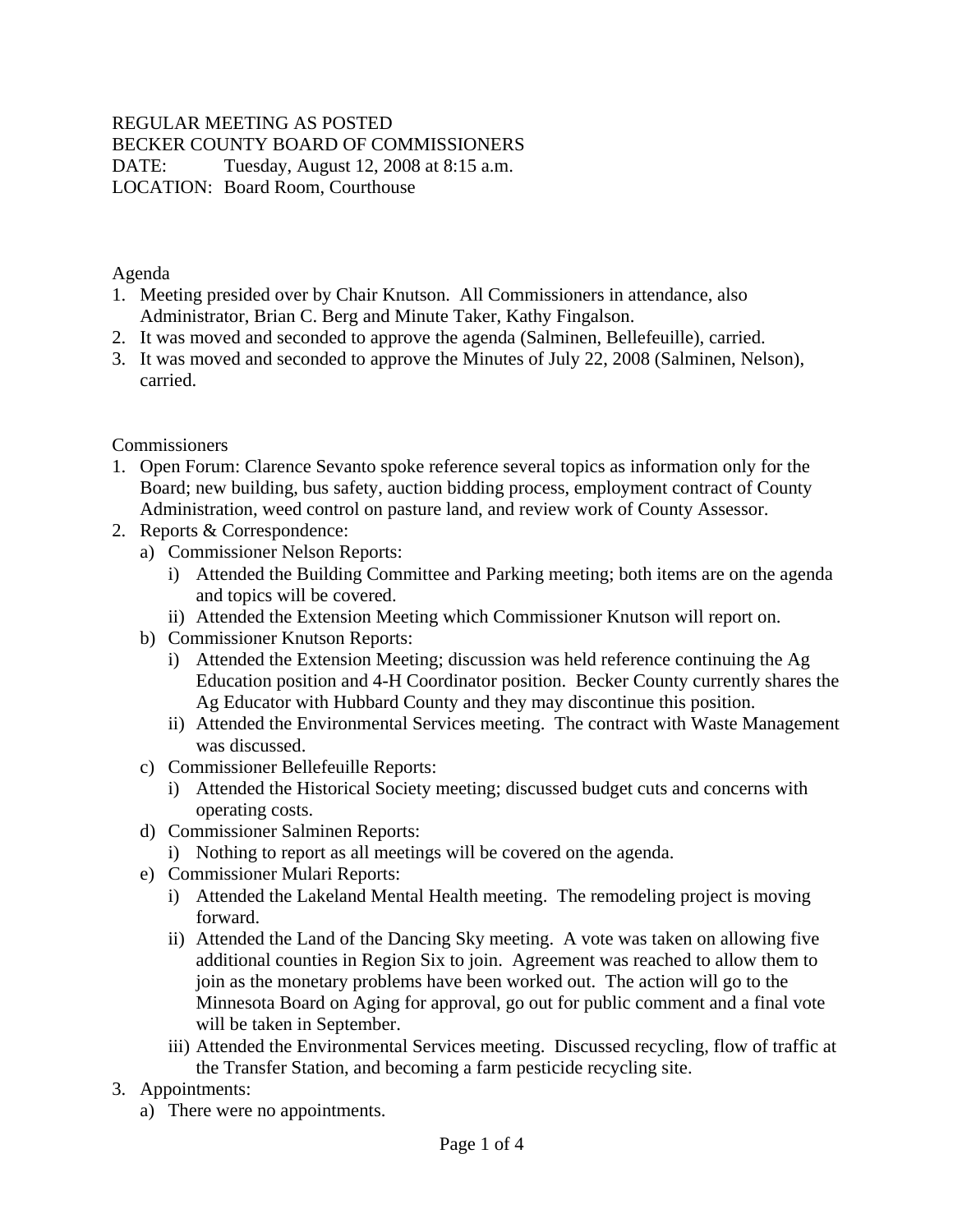- 4. It was moved and seconded to approve the USDA Wildlife Services Agreement authorizing the Fish and Wildlife Services to conduct trapping and dam removal activities on Becker County property related to wildlife causing damage on adjacent properties that Wildlife Services is working on (Nelson, Salminen), carried.
- 5. Discussion was held on the Wild Rice Watershed water retention plan. There was input from several County farmers on the program.
- 6. The Board agreed by consensus to move forward with the proposed City/County parking lot project to be located on Front Street between Minnesota and Summit Avenues.

# Auditor-Treasurer

1. It was moved and seconded to approve the Gambling Permit for the Humane Society of the Lakes for operations at Bleachers, Detroit Lakes, in Lake View Township, Resolution 08-08- 1A (Nelson, Bellefeuille), carried.

### Finance Committee Minutes

- 1. It was moved and seconded to approve the Claims including the over 90 day claims (1) St. Mary's due to the billing process (Salminen, Nelson), carried.
- 2. It was recommended by the Finance Committee to move forward and establish the contracts with two attorneys at a set rate to provide representation for parents in child protection cases due to the loss of funding from the State for public defenders.
- 3. It was recommended by the Finance Committee to refer the West Central Initiative Appropriation request for 2009 to the next finance committee meeting.
- 4. It was recommended by the Finance Committee to approve the Environmental requests for (1) implementing the pesticide collection program with the Minnesota Department of Agriculture; (2) moving forward toward the joint powers agreement in the Perham Incinerator Expansion Project; (3) accepting the low bid for the waste hauling contract from STS Trucking; and (4) approve the single stream recyclable fee.
- 5. It was moved and seconded to approve Resolution 08-08-1B authorizing the Auditor-Treasurer to compensate Absentee Ballot Board Members in the amount of \$9.00 per hour plus mileage allowance at the IRS rate effective at the time and currently \$.585 per mile (Nelson, Bellefeuille), carried.
- 6. It was recommended by the Finance Committee to refer back to the Human Services Committee the request to fill two part-time child protection positions being advertised to fill but not yet filled.
- 7. It was moved and seconded to approve the change order for (1) Luxury Lawn Care including \$1,617.50 in additional charges for a total of \$10,928.75 for landscaping the west side of the new Court House addition; and (2) Change Order G-017 from Roers' Construction for a total of \$20,006.23 (Nelson, Salminen), carried.
- 8. It was moved and seconded to approve the change order for Bob Bristlin & Son for Phase II of the Court House project in the amount of 8,031.98 (Nelson, Bellefeuille), carried.
- 9. It was recommended by the Finance Committee to continue the process to move forward with the proposed City/County parking lot on Front Street between Minnesota and Summit Avenues for the additional 26 spaces required by the County for the Court House addition.
- 10. It was recommended by the Finance Committee to approve the Highway request to repair the water damage to the floors from a broken toilet tank utilizing the low quotes.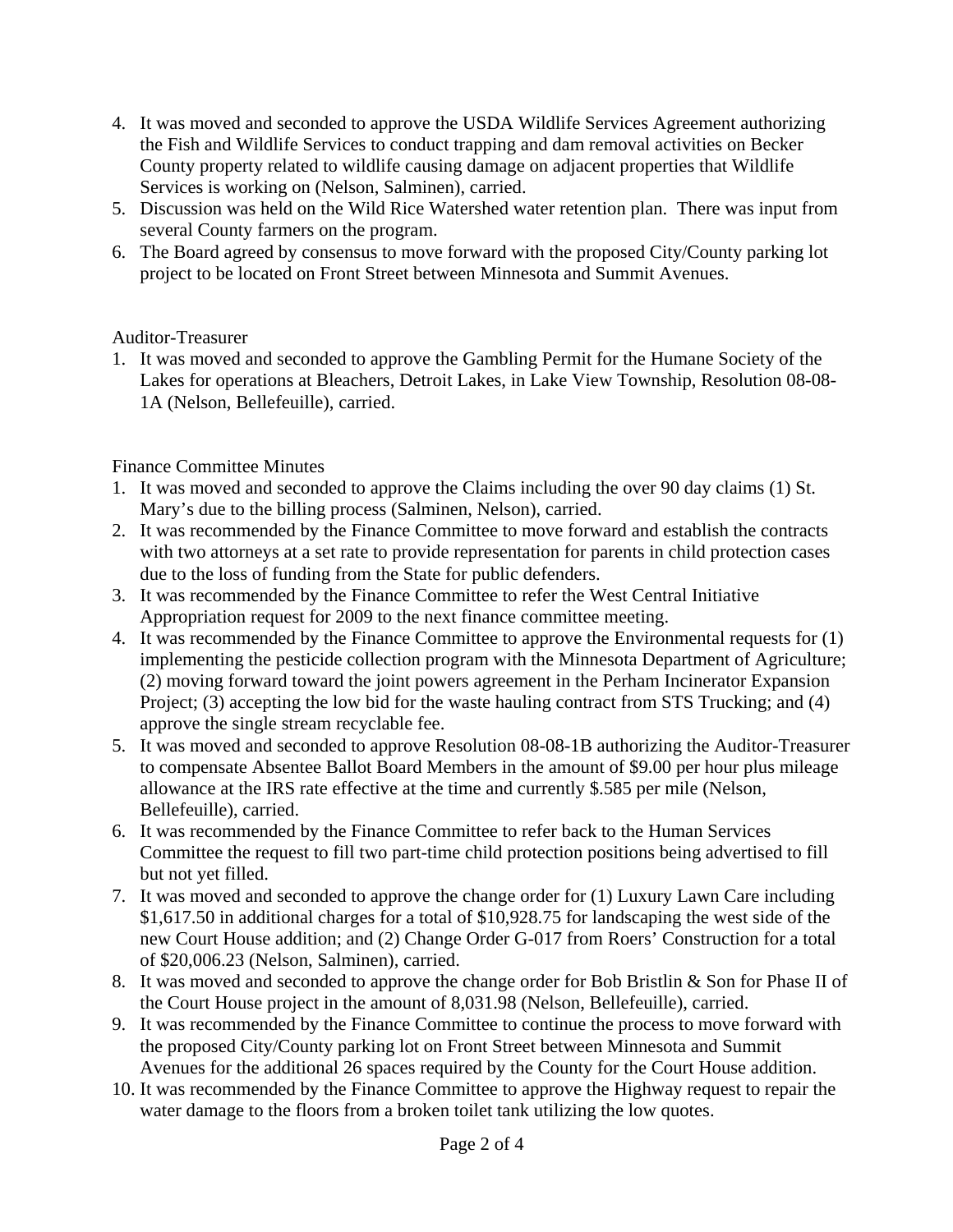#### Assessor

1. It was moved and seconded to approve the abatement PIN 06.8731.000, Cormorant Township for \$86 (Salminen, Mulari), carried.

#### Environmental

- 1. It was moved and seconded to approve Resolution 08-08-1D, to enter into an agreement with the Minnesota Department of Agriculture to collect agricultural pesticide wastes (Salminen, Mulari), carried.
- 2. By consensus of the Board, it was agreed to move forward with the Perham Incinerator Expansion Project and to participate in the upcoming meetings with Ottertail, Todd, and Wadena Counties.
- 3. It was moved and seconded to approve Resolution 08-08-1E, to enter into a contract with STS Trucking to haul municipal solid waste from the Becker County transfer station to the Fargo Landfill for the term from September 1, 2008 to September 1, 2009; renewable as per the agreed upon terms for an additional three one year extensions (Salminen, Mulari), carried.
- 4. It was moved and seconded to approve Resolution 08-08-1C, to amend the Landfill Rates to include the tipping fee for loading single stream recyclable materials for \$27.50 per ton (Salminen, Mulari), carried.

### West Central Initiative

1. Brianna McAleer presented information for the West Central Initiative Appropriation request in 2009. The Board agreed by consensus that they would like to budget year by year for the Appropriation. West Central Initiative will revise their request and also include what the other nine counties have committed in support.

# Highway

- 1. It was moved and seconded to approve the addition of the flooring repair request to the agenda (Mulari, Salminen), carried.
- 2. It was moved and seconded to approve the flooring repair covered by insurance with a \$1,000 deductible and to accept the low quote including the repairs not covered by the insurance estimated at \$1,000 to be approved with a phone call to the Building Committee by the Administrator after notification from the County Engineer on the final quote (Bellefeuille, Nelson), carried.
- 3. A construction update was presented.

# County Attorney

1. It was moved and seconded to approve Resolution 08-08-1F, authorizing an additional \$8,400 beginning September 15, 2008 through December 31, 2008 to be used to obtain contract attorneys to provide representation in appropriate CHIPS and TPR cases (Salminen, Bellefeuille), carried.